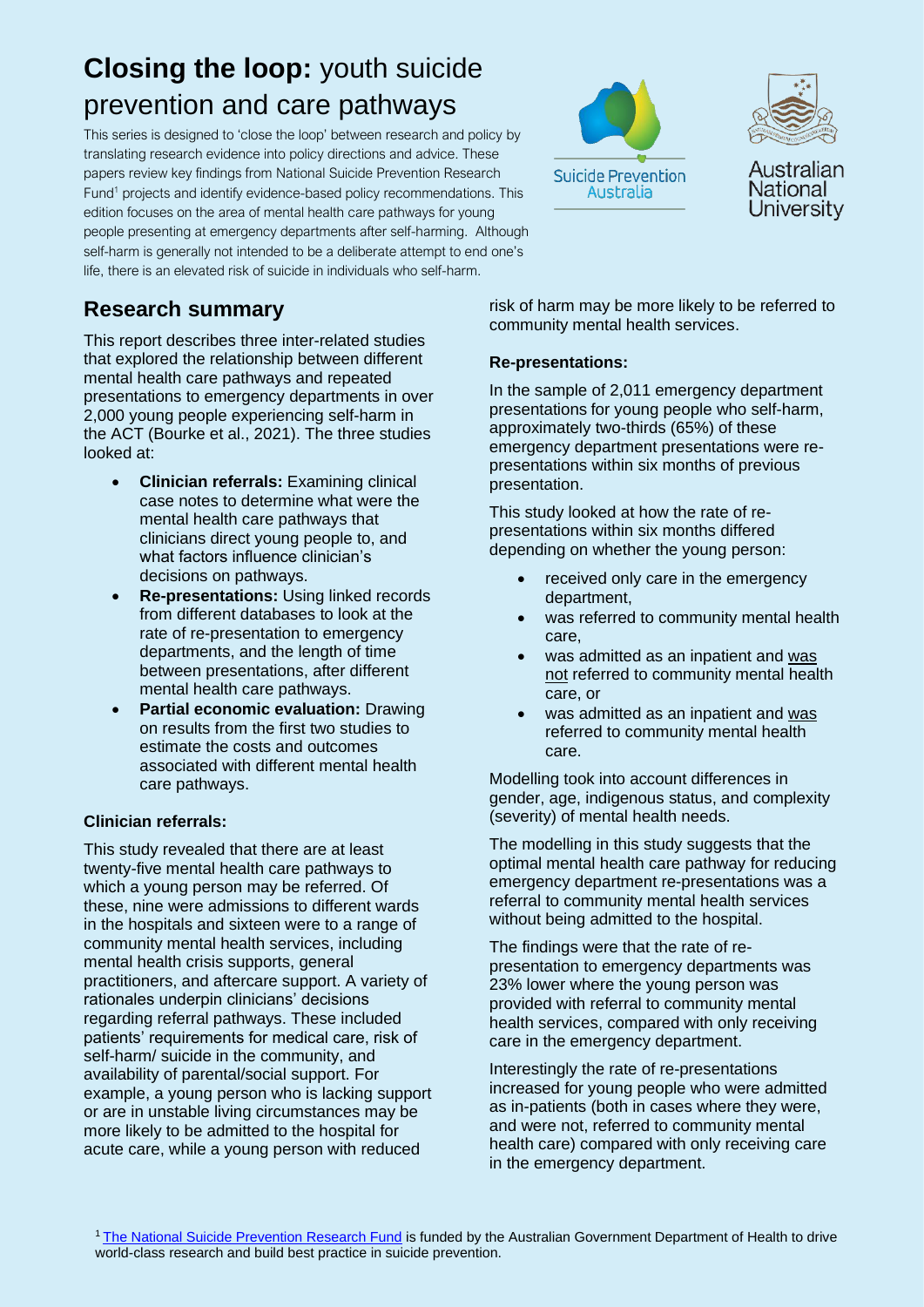The study also looked at the average length of time between presentations in the sample (which covered a period of seven years). This gave a similar pattern of results.

Young people who were provided follow-up community mental health care, had the longest average time between presentations (nine months). Those receiving only emergency department care had an average time between presentations of seven months. And young people who had been admitted as in-patients (irrespective of whether they were provided follow-up community mental health care) had the shortest average time between presentations (five months).

#### **Partial Economic evaluation:**

The outcomes of different care pathways were measured in terms of quality and length of life, summarised as Quality Adjusted Life Years (QALYs). Costs measured include costs relating to acute self-harm episode care (including emergency department costs and inpatient costs), costs relating to community mental health care, and the cost of ongoing medication management.

The report provides QALY gains and costs for different referral pathways but it is important to note that these costs and QALYs cannot be directly compared across pathways since a causal effect cannot be established due to the non random allocation to pathways (and potential endogeneity) in the observational data.

### **Evidence review**

The final report of this research, in addition to setting out the research findings, also reviewed the evidence on youth suicide, responding to youth self-harm, and the costs and outcomes of mental health care (Bourke et al., 2021).

#### **Youth suicide**

Suicide is the leading cause of death among Australian young people aged 15 to 24 years (Australian Institute of Health and Welfare, 2021). Suicidality is even more common in young people, with data suggesting that in 2019, around 17% of youth (aged 14 to 17 years) in Australia had thought about taking their own life, 14% had planned a suicide, and around 10% had made a suicide attempt (Australian Institute of Family Studies, 2020).

#### **Responding to self-harm**

Young people who self-harm can go to extensive lengths to hide their self-harm (Chandler, 2017; De Leo & Heller, 2004). They are generally unlikely to seek help from health

services, but for those who do seek help, their first point of contact is typically a hospital emergency department (Zanus et al., 2017). In the last few years, emergency department presentations by young people experiencing self-harm increased by nearly 12% annually in both NSW and Victoria (Hiscock et al., 2018; Perera et al., 2018).

Young people who self-harm are likely to selfharm again, and repeated self-harm is associated with a higher risk for future suicide attempts (Hawton et al., 2012). This highlights the need for appropriate and continuing care for young people experiencing self-harm.

#### **Costs and outcomes of mental health care**

The research summarised here is one of the first studies to estimate the costs and outcomes related to mental health pathways in the ACT. As such, this study contributes to the evidence base by providing evidence on cost and outcomes for routine care for a resource intensive treatment such as mental health, but does not allow comparison across pathways.

A previous study by Mitchell et al. (2018) in Australia on young people who self-harm focused intentional injury, including both selfharm and assault. It estimated the cost of selfharm over a 10-year period to be \$64 million dollars with a mean cost of \$3,527 for children aged 16 and below. A further study By Kinchin et al. (2020), which involved a one-year analysis of national hospital records for young people who self-harm identified similar cost per episode of inpatient care for those average length of stay of between 1 to 2 days at a cost of \$4,649 per episode.

The results summarised here are in line with the study by Kinchin et al. (2020) which estimated a similar cost for hospital length of stay.

# **Policy implications**

This research is important and timely given persistent rates of youth suicide and increases in suicide attempts among young people in some areas. Its findings are also of value given the recent commitment to universal aftercare and expansion of Safe Havens as alternatives to Emergency Departments for those in distress.

#### **Integrated care coordination**

One key result from this research with significant policy implications is the finding from the first study that there are at least twenty-five referral pathway options, including sixteen to different community mental health services. This diversity of service options can be advantageous, potentially giving choice and accommodating a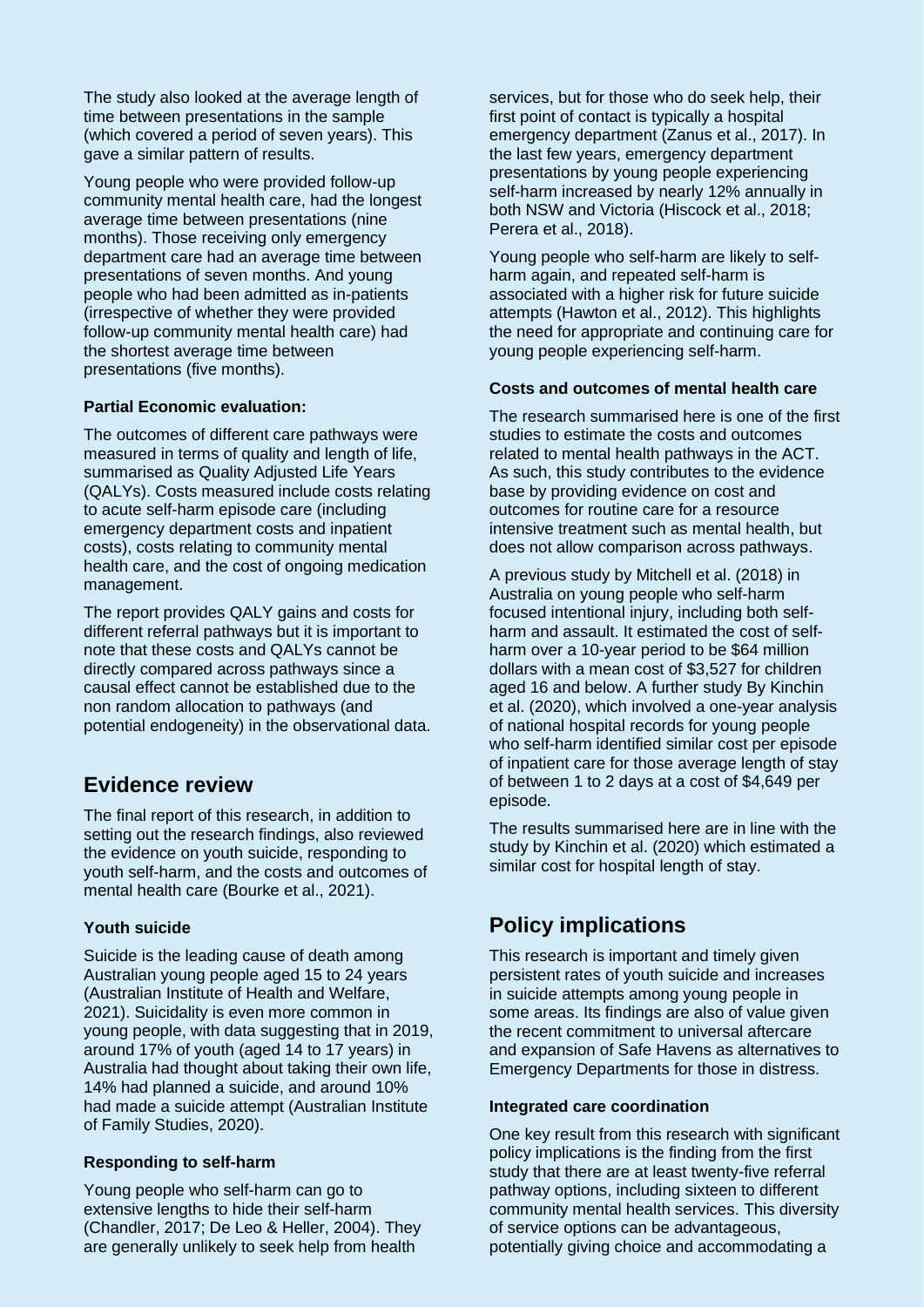variety of mental health needs. However, the number of referral pathway options highlights the need for integrated care coordination amongst these service options. This will require systems that allow services to quickly and easily identify those receiving services from other providers and the ability to make contact with other providers while respecting client confidentiality.

#### **Additional supports**

A further important finding is that referral to community mental health appears to be a more effective treatment than emergency department only support, or admission as an in-patient to a hospital ward. Rates of re-presentation appear to be decreased, and periods between presentation longer. The costs of community mental health care also appear to be lower than hospital admission.

In addition to examining the benefits and costs of different mental health care pathways, this study also looked at the reasons behind clinician's decision-making on selecting mental health care pathways. An important factor in these decisions is the supports and living circumstances of the young person, with a lack of support or unstable living circumstances making admission as an in-patient more likely.

This implies that if programs can be put in place for young people in unstable or unsupported living circumstances, clinicians may be more able to refer to community mental health care services. This not only has benefits for the young person, reducing the likelihood that they will re-present at an emergency department for a subsequent self-harm, it also reduces the cost of both the initial care and the costs from more frequent re-presentations.

#### **Improved data**

One point noted by the researchers in this study is that there were insufficient data to look in more detail at specific mental health care pathways and their outcomes for different young people. There are four aspects to this data gap:

Firstly, the data were not sufficient to allow the researchers to evaluate outcomes from the different types of community mental health care provided to children and adolescents who selfharm. It was only possible to model the four broad mental health care pathways. While this reveals significant policy implications as described above, the type of community mental health care provided to young people could affect emergency department re-presentation and this should be examined.

Secondly, data were not available on whether young people engaged with the service they

were referred to on discharge from the emergency department, because the health records did not include records of ongoing care in the community. This means the research could not map the patient journey of mental health care beyond the emergency department. Key further insights would likely come from such analysis.

Thirdly, important data about the young people that may impact the effectiveness of mental health care pathways is not being captured, such as the use of prescribed medications, family-related variables, and co-morbidities including mental health diagnoses. This data, especially combined with data on the different types of community mental health care and on engagement with services, could provide important information to clinicians when determining to which of the twenty-five pathway options a young person should be referred.

Finally, the study highlighted the limitations of available administrative data, which prevented the ability to compare the costs and outcomes associated with the different pathways for youth experiencing self-harm.

#### **Policy recommendations**

- 1. Ensure that systems are in place to allow integrated care coordination across all the community mental health care service options to which young people who have self-harmed may be referred. This includes mental health crisis supports, general practitioners, and aftercare supports.
- 2. Put in place programs to support young people who have self-harmed and are in unstable or unsupported living circumstances.
- 3. Data systems should capture:
	- a. which community mental health care service that young people representing at emergency departments for self-harm were previously referred,
	- b. whether the young person engaged with the community mental health care service they were referred to, or any other community mental health services they engaged with, and
	- c. further data about the young people presenting to emergency departs after self-harm, on variables that are known to potentially impact mental health care service effectiveness.

**Note:** recommendations are proposed by Suicide Prevention Australia based on the above research, they are not recommendations of the researchers referenced.